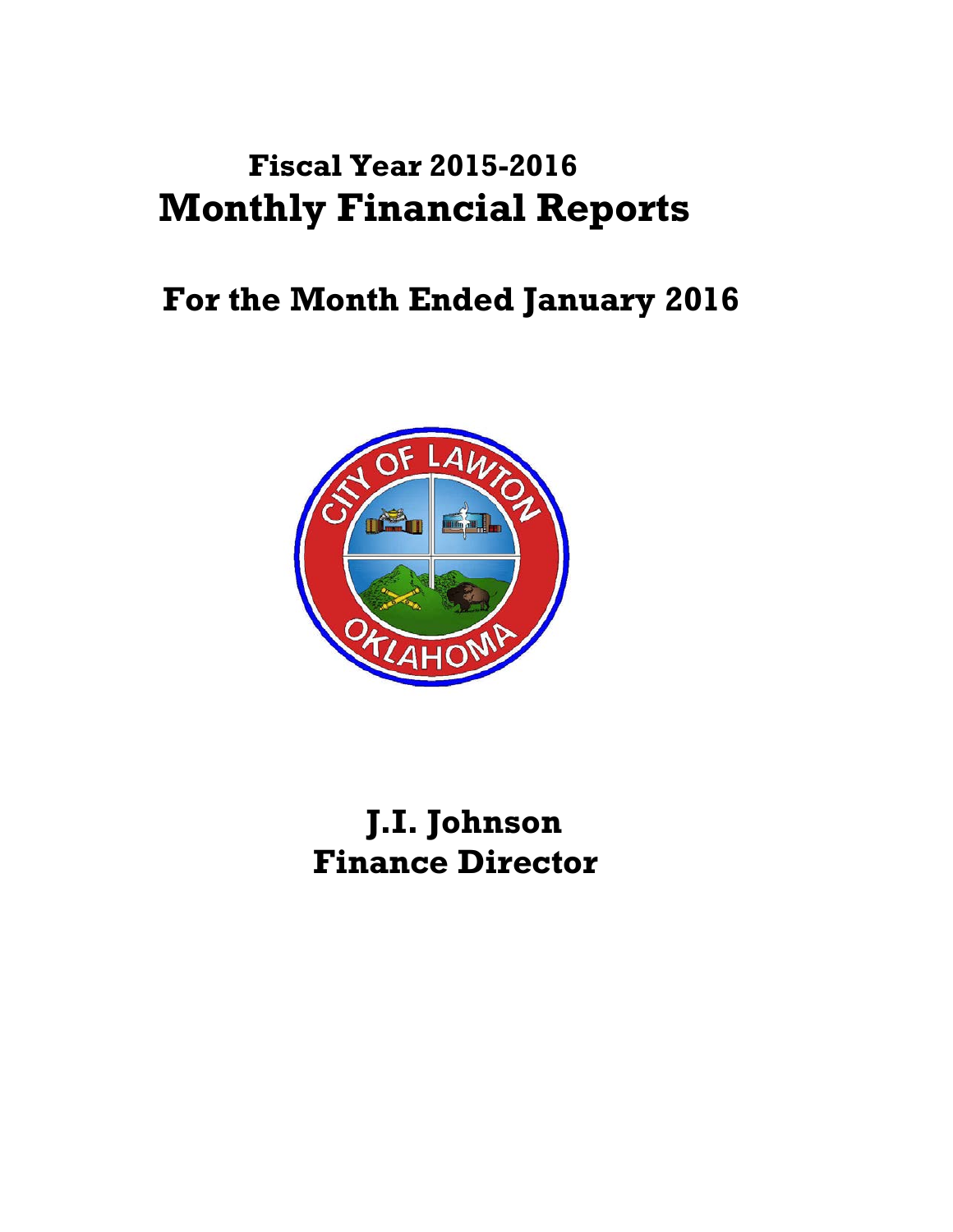## City of Lawton Revenue & Expense Highlights January 31, 2016

|                                     | Actual       | Actual       |               |              | <b>Budget</b> | <b>Budget</b> | <b>Budget</b> |
|-------------------------------------|--------------|--------------|---------------|--------------|---------------|---------------|---------------|
| <b>General Fund</b>                 | January 2016 | January 2015 | \$ Variance   | Year-to-Date | to Date       | \$ Variance   | % Variance    |
|                                     |              |              |               |              |               |               |               |
| City Sales Tax                      | 1,900,852    | 1,766,778    | 134,074       | 12,215,147   | 11,926,944    | 288,203       | 2.42%         |
| <b>Franchise Tax</b>                | 181,270      | 198,022      | (16, 752)     | 1,412,571    | 1,391,867     | 20,704        | 1.49%         |
| <b>Police Fines</b>                 | 147,807      | 329,086      | (181, 279)    | 1,033,965    | 1,464,228     | (430, 263)    | $-29.38%$     |
| Use Tax                             | 170,800      | 179,256      | (8, 456)      | 1,207,833    | 1,390,832     | (182,999)     | $-13.16%$     |
| All Other General Fund              | 428,409      | 545,343      | (116, 934)    | 2,909,070    | 2,949,319     | (40, 249)     | $-1.36%$      |
| <b>Total General Fund</b>           | 2,829,138    | 3,018,485    | (189, 347)    | 18,778,586   | 19,123,190    | (344, 604)    | $-1.80%$      |
| <b>Enterprise Fund</b>              |              |              |               |              |               |               |               |
| Water                               | 1,203,368    | 1,268,484    | (65, 116)     | 10,525,705   | 12,463,419    | (1,937,714)   | $-15.55%$     |
| Sewer                               | 646,888      | 649,208      | (2,320)       | 4,968,116    | 5,095,896     | (127, 780)    | $-2.51%$      |
| Refuse                              | 794,304      | 791,676      | 2,628         | 5,690,505    | 5,889,961     | (199, 456)    | $-3.39%$      |
|                                     |              |              |               |              |               |               |               |
| <b>Total Enterprise Fund</b>        | 2,644,560    | 2,709,368    | (64, 808)     | 21,184,326   | 23,449,276    | (2, 264, 950) | $-9.66%$      |
| <b>Total General and Enterprise</b> | 5,473,698    | 5,727,853    | (254, 155)    | 39,962,912   | 42,572,466    | (2,609,554)   | $-6.13%$      |
| <b>Expenditures</b>                 |              |              |               |              |               |               |               |
| <b>General Fund</b>                 | 5,886,738    | 5,281,611    | 605,127       | 29,279,628   | 32,737,092    | (3,457,464)   | $-10.56%$     |
| <b>Enterprise Fund</b>              | 2,021,824    | 2,311,535    | (289, 711)    | 7,871,645    | 9,329,619     | (1,457,974)   | $-15.63%$     |
| Capital Outlay/Rolling Stock        | 1,228,280    | 1,001,713    | 226,567       | 2,328,173    | 1,598,931     | 729,242       | 45.61%        |
| Sewer System Rehab                  | 1,323,644    | 2,514,299    | (1, 190, 655) | 3,289,980    | 4,188,052     | (898, 072)    | $-21.44%$     |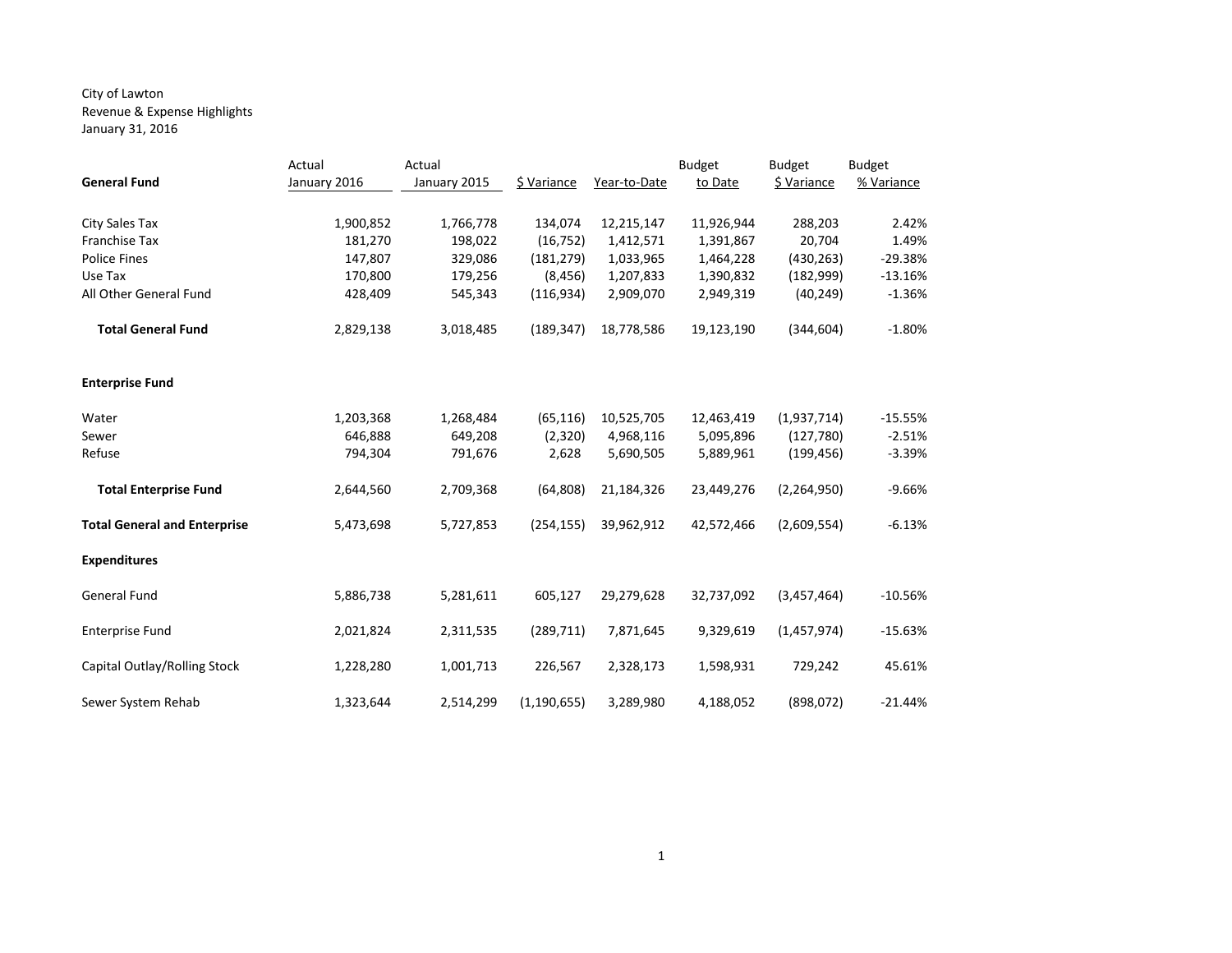#### CITY OF LAWTON-GENERAL FUND REVENUE COLLECTION COMPARISON 1/31/2016

|                                      |                          |                          |             |                          |                          |             | TIME:            | 58.33%  |
|--------------------------------------|--------------------------|--------------------------|-------------|--------------------------|--------------------------|-------------|------------------|---------|
|                                      | <b>CURRENT MONTH</b>     |                          |             | YEAR TO DATE             |                          |             |                  |         |
|                                      | 2016                     | 2015                     |             | 2016                     | 2015                     |             | <b>ESTIMATED</b> |         |
|                                      | <b>JAN</b>               | <b>JAN</b>               |             | <b>JAN</b>               | <b>JAN</b>               | $\%$        | <b>REVENUE</b>   |         |
| <b>CITY SALES TAX</b>                | 1,900,852                | 1,766,778                | 7.59%       | 12,577,861               | 12,269,854               | 2.51%       | 20,643,982       | 60.93%  |
| <b>LAWTON MARKETPLACE SALES TAX</b>  | 55,610                   | 110,553                  | -49.70%     | 212,512                  | 350,758                  | $-39.41%$   | 589,000          | 36.08%  |
| <b>LAWTON TOWN CENTER</b>            | $\overline{\phantom{a}}$ | 107,112                  |             | 150,202                  | 361,850                  | $-58.49%$   | 625,000          | 24.03%  |
| <b>FRANCHISE &amp; ORD</b>           | 181,270                  | 198,022                  | $-8.46%$    | 1,412,571                | 1,424,385                | $-0.83%$    | 2,437,526        | 57.95%  |
| ALCOHOLIC BEVERAGE TAX               | 27,145                   | 27,769                   | $-2.25%$    | 164,211                  | 161,415                  | 1.73%       | 279,690          | 58.71%  |
| <b>USE TAX</b>                       | 170,800                  | 179,256                  | $-4.72%$    | 1,207,833                | 1,234,925                | $-2.19%$    | 2,327,932        | 51.88%  |
| <b>TOBACCO TAX</b>                   | 47,431                   | 36,054                   | 31.56%      | 323,227                  | 297,861                  | 8.52%       | 525,106          | 61.55%  |
| <b>ANIMAL CONTROL</b>                | 2,429                    | 2,519                    | $-3.57%$    | 21,441                   | 22,550                   | $-4.92%$    | 38,431           | 55.79%  |
| <b>CEMETERY REVENUE</b>              | 4,856                    | 4,050                    | 19.90%      | 30,600                   | 25,238                   | 21.25%      | 57,105           | 53.59%  |
| <b>LIBRARY REVENUE</b>               | 1,600                    | 1,597                    | 0.19%       | 11,228                   | 10,340                   | 8.59%       | 19,148           | 58.64%  |
| MISCELLANEOUS REVENUE                | 87,550                   | 42,676                   | 105.15%     | 375,277                  | 305,083                  | 23.01%      | 488.604          | 76.81%  |
| <b>RECREATION REVENUE</b>            | 1,916                    | 15,417                   |             | 25,785                   | 24,026                   |             | 38,473           | 67.02%  |
| POLICE FINES & BONDS                 | 147,807                  | 329,086                  | $-55.09%$   | 1,033,965                | 1,323,522                | $-21.88%$   | 2,731,680        | 37.85%  |
| <b>CRIME STOPPERS</b>                | $\blacksquare$           |                          |             | $\overline{\phantom{a}}$ |                          |             |                  |         |
| <b>BUILDING &amp; SAFETY REVENUE</b> | 58,354                   | 28,333                   | 105.96%     | 312,022                  | 273,248                  | 14.19%      | 475,802          | 65.58%  |
| ALCOHOLIC BEVERAGE LIC.              | 10,940                   | 10,170                   | 7.57%       | 50,145                   | 50,330                   | $-0.37%$    | 80,225           | 62.51%  |
| OTHER BUSINESS LIC                   | 12,590                   | 11,670                   | 7.88%       | 65,933                   | 67.777                   | $-2.72%$    | 118,382          | 55.70%  |
| <b>BOAT &amp; SKI PERMITS</b>        | 45,342                   | 59,472                   | $-23.76%$   | 78,008                   | 92,164                   | $-15.36%$   | 141,920          | 54.97%  |
| ZONING/PLAT/REVOKABLE PERMITS        | 2,118                    | 1,593                    | 32.96%      | 23,135                   | 82,762                   | $-72.05%$   | 108,872          | 21.25%  |
| <b>CAMPING FEES</b>                  | 1,994                    | 1,816                    | 9.80%       | 105,952                  | 93,528                   | 13.28%      | 146,022          | 72.56%  |
| <b>LEASES &amp; RENTAL</b>           | 2,420                    | 1,314                    |             | 11,012                   | 11,595                   | $-5.03%$    | 20,658           | 53.31%  |
| <b>AUDITORIUM RENT</b>               |                          |                          |             |                          |                          |             |                  |         |
| <b>COPY SALES</b>                    | 1,445                    | 1,190                    | 21.43%      | 9,864                    | 9,643                    | 2.29%       | 17,971           | 54.89%  |
| SALE - PROPERTY                      | $\blacksquare$           | $\overline{\phantom{a}}$ |             | 58.191                   | 75.694                   | $-23.12%$   | 101.429          | 57.37%  |
| <b>INTEREST EARNED</b>               | 9,766                    | 6,642                    | 47.03%      | 70,677                   | 46,805                   | 51.00%      | 69,977           | 101.00% |
| <b>TRANSFER - OTHER FDS</b>          | 5,571                    | 2,184                    | 155.08%     | 19,429                   | 25,450                   |             | 91,837           | 21.16%  |
| <b>GASOLINE TAX</b>                  |                          | $\overline{\phantom{a}}$ |             | $\overline{\phantom{a}}$ | $\overline{\phantom{a}}$ |             | 220,977          | 0.00%   |
| <b>VEHICLE LICENSE</b>               | 49,307                   | 66,437                   | $-25.78%$   | 416,665                  | 438,579                  | $-5.00%$    | 737,439          | 56.50%  |
| OTHER GRANTS                         | $\overline{\phantom{a}}$ | 6,750                    |             | 8,500                    | 31,750                   |             | 60,000           | 14.17%  |
| <b>GARAGE SALE PERMITS</b>           | 25                       | 25                       | 0.00%       | 2,340                    | 2,700                    | $-13.33%$   | 3,907            | 59.89%  |
|                                      | 2,829,138                | 3,018,485                | $-6.27%$    | 18,778,586               | 19,113,832               | $-1.75%$    | 33,197,095       | 56.57%  |
| CAP.IMP.-2012                        | 1,222,788                | 1,262,658                | $-3.16%$    | 8,085,187                | 8,116,931                | $-0.39%$    | 13,724,125       | 58.91%  |
| CAP.IMP.-2008                        |                          | 378,797                  | $-100.00\%$ |                          | 2,435,079                | $-100.00\%$ |                  |         |
| CAP.IMP.-2015                        | 855,952                  |                          |             | 5,659,631                |                          |             | 9,322,860        | 60.71%  |
|                                      | 4.907.878                | 4.659.940                | 5.32%       | 32.523.404               | 29,665,842               | 9.63%       | 56.244.080       | 57.83%  |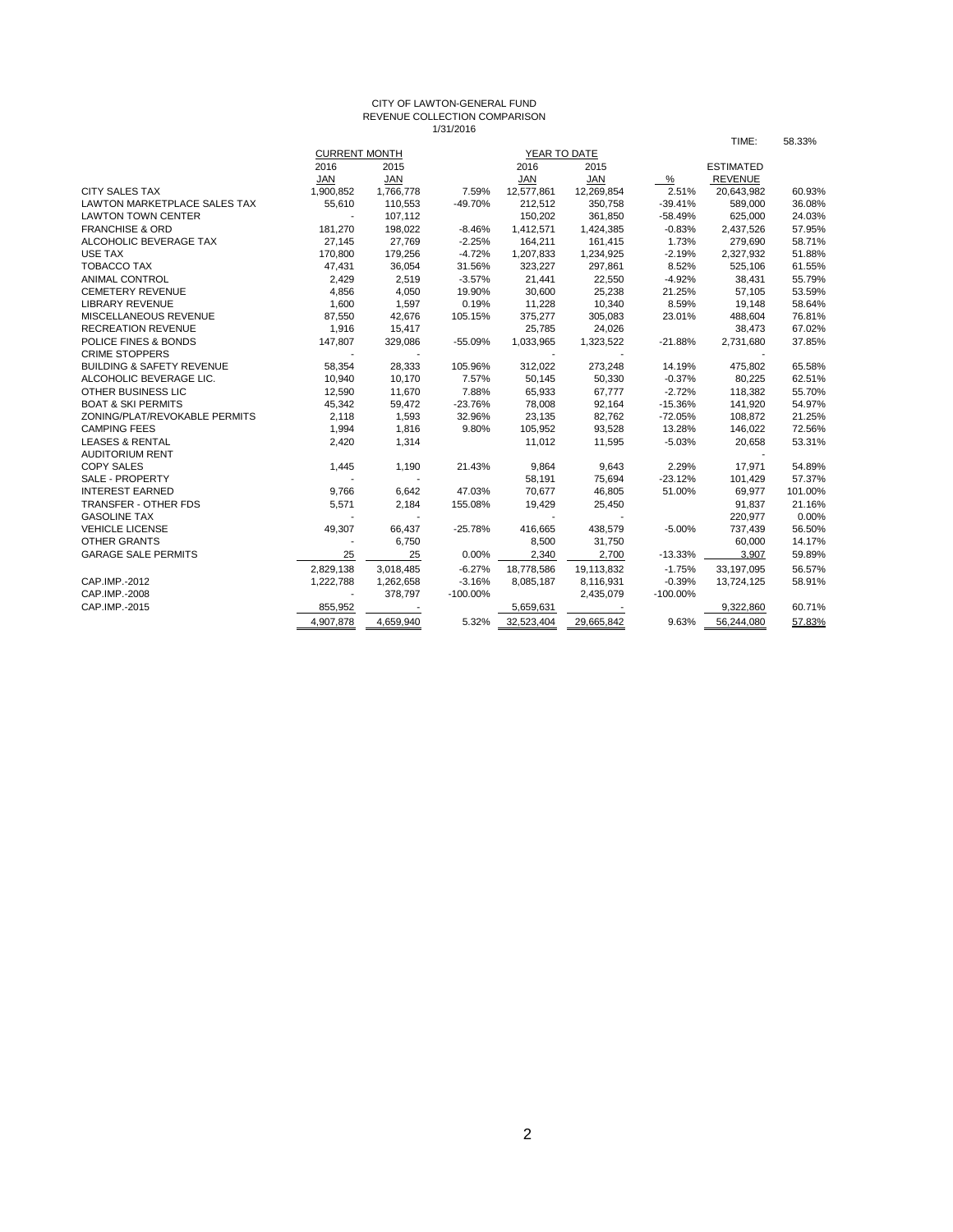#### CITY OF LAWTON - ENTERPRISE FUND REVENUE COLLECTION COMPARISON 1/31/2016

|                             |                      |           | .         |              |            |           |                  |        |
|-----------------------------|----------------------|-----------|-----------|--------------|------------|-----------|------------------|--------|
|                             |                      |           |           |              |            |           | TIME:            | 58.33% |
|                             | <b>CURRENT MONTH</b> |           |           | YEAR TO DATE |            |           |                  |        |
|                             | 2016                 | 2015      |           | 2016         | 2015       |           | <b>ESTIMATED</b> |        |
|                             | January              | January   | %         | January      | January    | %         | <b>REVENUES</b>  | %      |
| <b>WATER REVENUE:</b>       |                      |           |           |              |            |           |                  |        |
| <b>WATER (TRANSFER)</b>     | 1,174,365            | 1,231,512 | $-4.64%$  | 10,263,113   | 10,603,627 | $-3.21%$  | 19,089,945       | 53.76% |
| <b>WATER TAPS</b>           | 1,720                | 4.694     | $-63.36%$ | 22,344       | 28,391     | $-21.30%$ | 48,662           | 45.92% |
| OTHER WATER REV             | 27,283               | 32,278    | $-15.47%$ | 240,248      | 258,010    | $-6.88%$  | 431,796          | 55.64% |
| TOTAL WATER REVENUE         | 1,203,368            | 1,268,484 | $-5.13%$  | 10,525,705   | 10,890,028 | $-3.35%$  | 19,570,403       | 53.78% |
|                             |                      |           |           |              |            |           |                  |        |
| <b>SEWER REVENUE:</b>       |                      |           |           |              |            |           |                  |        |
| WASTERWATER EFF.            |                      | 8,138     |           | 48,828       | 56,966     | $-14.29%$ | 96,028           | 50.85% |
| <b>SEWER SERVICE</b>        | 646,888              | 641,070   | 0.91%     | 4,919,288    | 4,990,494  | $-1.43%$  | 8,337,935        | 59.00% |
| <b>TOTAL SEWER REVENUE</b>  | 646,888              | 649,208   | $-0.36%$  | 4,968,116    | 5,047,460  | $-1.57%$  | 8,433,963        | 58.91% |
|                             |                      |           |           |              |            |           |                  |        |
| <b>REFUSE REVENUE:</b>      |                      |           |           |              |            |           |                  |        |
| REFUSE COLLECTION           | 640,209              | 638,381   | 0.29%     | 4,483,447    | 4,479,629  | 0.09%     | 8,053,095        | 55.67% |
| <b>LANDFILL FEES</b>        | 154,095              | 153,295   | 0.52%     | 1,207,058    | 1,227,584  | $-1.67%$  | 2,120,597        | 56.92% |
| <b>TOTAL REFUSE REVENUE</b> | 794.304              | 791,676   | 0.33%     | 5,690,505    | 5,707,213  | $-0.29%$  | 10,173,692       | 55.93% |
|                             |                      |           |           |              |            |           |                  |        |
| TOTAL UTILITIES REVENUES    | 2.644.560            | 2.709.368 | -2.39%    | 21.184.326   | 21.644.701 | $-2.13%$  | 38.178.058       | 55.49% |
|                             |                      |           |           |              |            |           |                  |        |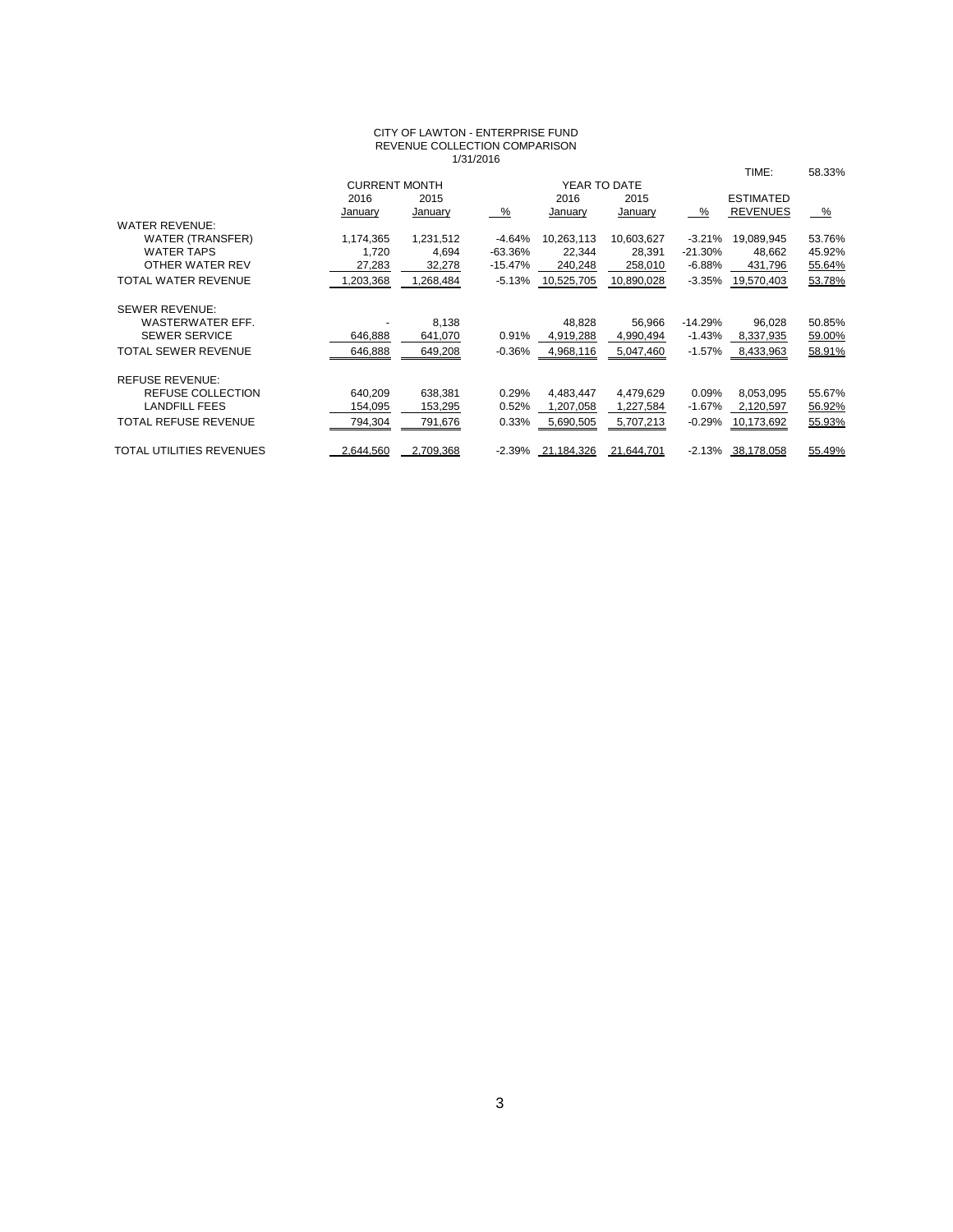## CITY OF LAWTON - SPECIAL REVENUE REVENUE COLLECTION 1/31/2016

|                               |                |                      | TIME:            | 58.33% |
|-------------------------------|----------------|----------------------|------------------|--------|
|                               |                | <b>CURRENT MONTH</b> |                  |        |
|                               | FY 15/16       | FY 15-16             | <b>ESTIMATED</b> |        |
|                               | January        | YEAR TO DATE         | <b>REVENUES</b>  | %      |
| ADDITIONAL REVENUES:          |                |                      |                  |        |
| <b>WAURIKA SURCHARGE</b>      | \$<br>294,985  | S<br>2,046,186       | 3,070,000<br>\$  | 66.65% |
| <b>WASTEWATER MAINTENANCE</b> | 9,833          | 68,831               | 118,000          | 58.33% |
| <b>DRAINAGE MAINTENANCE</b>   | 64.421         | 452.577              | 773.902          | 58.48% |
| <b>PUMPING FEE</b>            | 452.577        | 138.584              | 500,000          | 27.72% |
| <b>SEWER REHABILITATION</b>   | 985            | 2,341                |                  |        |
| <b>HOTEL MOTEL</b>            | 89,845         | 704.801              | 1,283,000        | 54.93% |
| STORMWATER MITIGATION         | 27,631         | 195.622              | 333.350          | 58.68% |
| <b>CAPITAL OUTLAY</b>         | 241,527        | 1,696,370            | 2,630,993        | 64.48% |
|                               | 1.181.804<br>S | \$<br>5.305.312      | 8.709.245<br>\$. | 60.92% |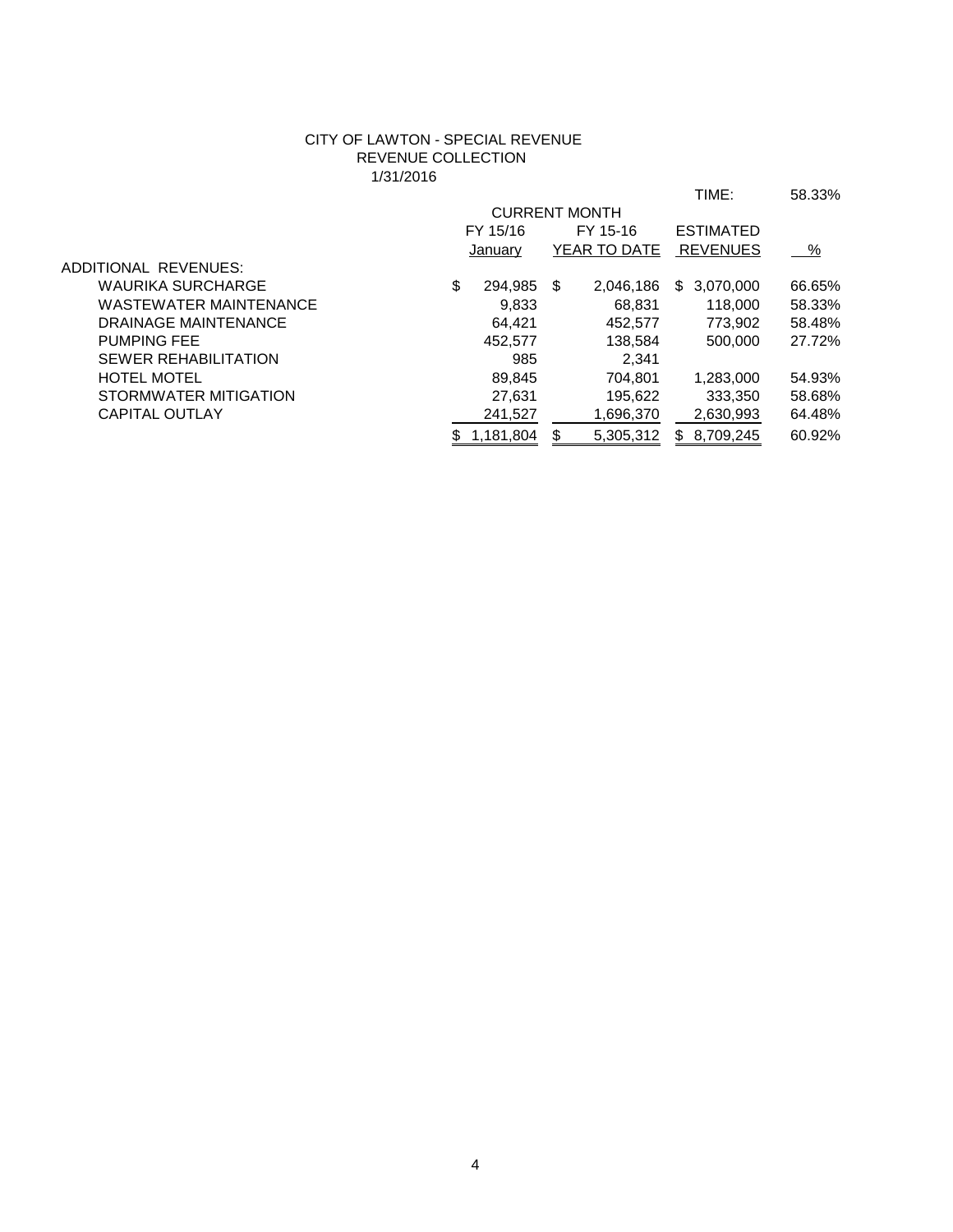| <b>Fund/Object Category</b>                  | Annual<br>Appropriations | Current<br>Month<br>Expenditures |      | Year-to-Date<br>Expenditures | <b>YTD</b><br>% Exp. | Encumbrances<br>Outstanding | Remaining<br>Appropriations |         |
|----------------------------------------------|--------------------------|----------------------------------|------|------------------------------|----------------------|-----------------------------|-----------------------------|---------|
| FUND: 01 GENERAL FUND                        | \$<br>55,536,546 \$      | 3,961,532                        | - \$ | 27,354,422                   | 49.25% \$            | 1,925,206                   | 26,256,918                  |         |
| FUND: 03 LAKES                               | 532,046                  | 33,597                           |      | 261,254                      | 49.10%               | 37,336                      |                             | 233,456 |
| FUND: 06 C D BLOCK GRANT FUND                | 644,499                  | 42,355                           |      | 271,134                      | 42.07%               | 51,453                      |                             | 321,912 |
| FUND: 09 HOME INVESTMENT FUND                | 292,165                  | 12,167                           |      | 55,118                       | 18.87%               | 101,094                     |                             | 135,953 |
| FUND: 14 HOTEL MOTEL FUND                    | 1,340,814                | 69,656                           |      | 546,408                      | 40.75%               | 641,918                     |                             | 152,488 |
| FUND: 18,42, & 23 ANIMAL LIV, SPAY, & DONATE | 120,300                  | 1,248                            |      | 40,736                       | 33.86%               | 41,788                      |                             | 37,776  |
| <b>FUND: 31 CAPITAL OUTLAY</b>               | 2,741,024                | 1,188,218                        |      | 2,288,111                    | 83.48%               | 40,062                      |                             | 412,851 |
| FUND: 49 MANAGEMENT INFORMATION SYSTEMS *    | 1,429,544                | 81.392                           |      | 638,216                      | 44.64%               | 73,048                      |                             | 718,280 |
| FUND: 50 ENTERPRISE FUND                     | 13,749,267               | 964,529                          |      | 6,814,350                    | 49.56%               | 1,057,295                   | 5,877,622                   |         |
| FUND: 51 STORM WATER MITIGATION              | 419,764                  | 30,215                           |      | 233,197                      | 55.55%               | 6,480                       |                             | 180,087 |
| FUND: 55 WAURIKA FUND                        | 3,325,494                | 253,297                          |      | 2,311,314                    | 69.50%               | $\ddot{\phantom{0}}$        | 1,014,180                   |         |
| FUND: 57 R.S.V.P.                            | 84,884                   | 5,567                            |      | 36,395                       | 42.88%               | 789                         |                             | 47,700  |
| FUND: 59 LIBRARY GRANT FUND                  | 45.000                   |                                  |      |                              | 0.00%                |                             |                             | 45,000  |
| <b>FUND: 75 EMERGENCY COMMUNICATIONS</b>     | 2,518,469                | 165,402                          |      | 1,246,227                    | 49.48%               | 145,367                     | 1,126,875                   |         |
| FUND: 77 SEWER SYSTEM REHAB                  | 7,041,492                | 422,869                          |      | 2,389,205                    | 33.93%               | 900,775                     | 3,751,512                   |         |
| FUND: 79 POLICE & FIRE TRAINING FUND         | 157,722                  | 5,156                            |      | 41,813                       | 26.51%               | 30,824                      |                             | 85,085  |
| FUND: 95 DRAINAGE MAINTENANCE                | 871,813                  | 44,377                           |      | 354,904                      | 40.71%               | 16,459                      |                             | 500,450 |
| FUND: 96 WASTEWATER MAINTENANCE              | 589,426                  | 42,492                           |      | 264,617                      | 44.89%               | 28,240                      |                             | 296,569 |
|                                              | \$<br>91,440,269         | \$<br>7,324,069                  | \$   | 45, 147, 421                 |                      | \$<br>5,098,134             | \$<br>41,194,714            |         |

\* This is a service fund and is also appropriated in the general fund and enterprise funds. This statement shows Management Information Systems separately for informational purposes.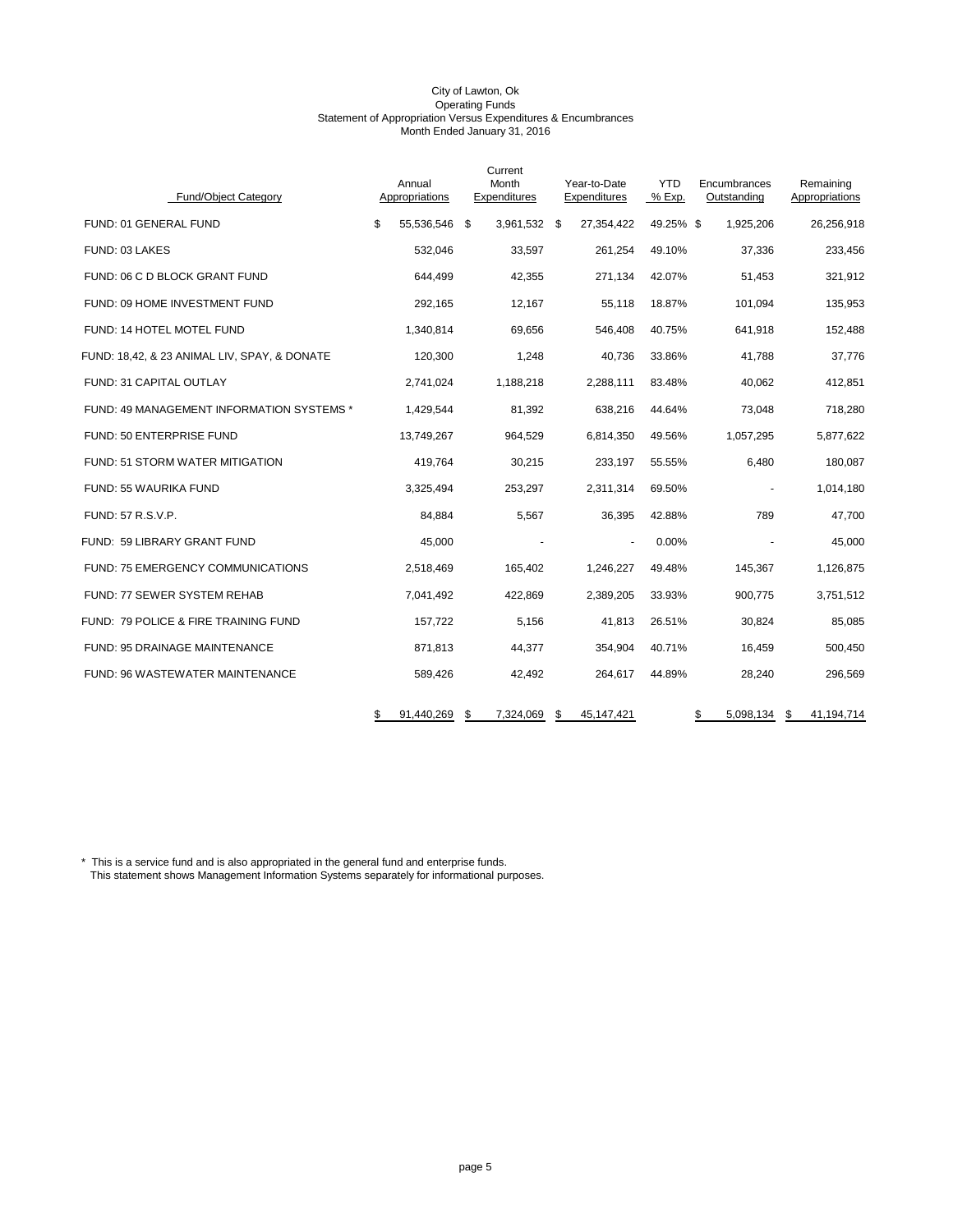|                                            |                             | Current |              |            |              |                       |
|--------------------------------------------|-----------------------------|---------|--------------|------------|--------------|-----------------------|
|                                            | Annual                      | Month   | Year-to-Date | <b>YTD</b> | Encumbrances | Remaining             |
| <b>Fund/Object Category</b>                | Appropriations Expenditures |         | Expenditures | %Exp       | Outstanding  | <b>Appropriations</b> |
| FUND: 01 GENERAL FUND                      |                             |         |              |            |              |                       |
| MANAGERIAL                                 |                             |         |              |            |              |                       |
| Personal services                          | 278,427                     | 20,835  | 157,495      | 56.57%     |              | 120,932               |
| Material and supplies                      | 3,712                       | 2,738   | 4,994        | 134.54%    | 150          | (1, 432)              |
| Other services & charges                   | 135,167                     | 4,222   | 57,484       | 42.53%     | 11,861       | 65,823                |
| Capital outlay                             |                             |         |              |            |              |                       |
| <b>DIVISION TOTAL</b>                      | 417,306                     | 27,796  | 219,973      | 52.71%     | 12,011       | 185,323               |
| <b>ADMIN. SERVICES</b>                     |                             |         |              |            |              |                       |
| Personal services                          | 3,535,328                   | 265,274 | 1,962,809    | 55.52%     | 8,030        | 1,564,489             |
| Material and supplies                      | 170,298                     | 4,971   | 61,390       | 36.05%     | 21,275       | 87,633                |
| Other services & charges                   | 511,673                     | 29,388  | 314,723      | 61.51%     | 70,264       | 126,686               |
| Capital outlay                             | 74,980                      | 5,278   | 24,668       | 32.90%     | 11,472       | 38,840                |
| <b>DIVISION TOTAL</b>                      | 4,292,280                   | 304,911 | 2,363,590    | 55.07%     | 111,041      | 1,817,649             |
|                                            |                             |         |              |            |              |                       |
| <b>LEGAL SERVICES</b>                      |                             |         |              |            |              |                       |
| Personal services                          | 1,529,487                   | 105,294 | 884,386      | 57.82%     |              | 645,101               |
| Material and supplies                      | 26,885                      | 3,912   | 7,996        | 29.74%     | 5,506        | 13,383                |
| Other services & charges                   | 147,479                     | 6,259   | 47,509       | 32.21%     | 27,896       | 72,074                |
| Capital outlay                             | 6,000                       |         |              | 0.00%      |              | 6,000                 |
| <b>DIVISION TOTAL</b>                      | 1,709,851                   | 115,465 | 939,891      | 54.97%     | 33,402       | 736,558               |
|                                            |                             |         |              |            |              |                       |
| <b>FINANCE</b>                             |                             |         |              |            |              |                       |
| Personal services                          | 749,954                     | 51,818  | 371,899      | 49.59%     |              | 378,055               |
| Material and supplies                      | 204,352                     | 560     | 2,939        | 1.44%      | 586          | 200,827               |
| Other services & charges                   | 1,286,883                   | 4,780   | 46,714       | 3.63%      | 114,626      | 1,125,543             |
| Capital outlay                             | 22,000                      |         |              | 0.00%      | 22,000       |                       |
| <b>DIVISION TOTAL</b>                      | 2,263,189                   | 57,158  | 421,552      | 18.63%     | 137,212      | 1,704,425             |
| <b>COMMUNITY SERVICES</b>                  |                             |         |              |            |              |                       |
| Personal services                          | 1,244,616                   | 93,580  | 705,462      | 56.68%     |              | 539,154               |
| Material and supplies                      | 16,890                      | 156     | 2,709        | 16.04%     | 2,890        | 11,291                |
| Other services & charges<br>Capital outlay | 910,872                     | 105,810 | 428,335      | 47.02%     | 1,292        | 481,245               |
| <b>DIVISION TOTAL</b>                      | 2,172,378                   | 199,546 | 1,136,506    | 52.32%     | 4,182        | 1,031,690             |
| PUBLIC WORKS                               |                             |         |              |            |              |                       |
| Personal services                          | 3,417,157                   | 219,632 | 1,727,020    | 50.54%     | 3,000        | 1,687,137             |
| Material and supplies                      | 3,882,082                   | 212,081 | 1,783,938    | 45.95%     | 827,952      | 1,270,192             |
| Other services & charges                   | 151,897                     | 9,795   | 75,562       | 49.75%     | 13,122       | 63,213                |
| Capital outlay                             | 39,800                      |         | 10,410       | 26.16%     | 25,564       | 3,826                 |
| <b>DIVISION TOTAL</b>                      | 7,490,936                   | 441,508 | 3,596,930    | 48.02%     | 869,638      | 3,024,368             |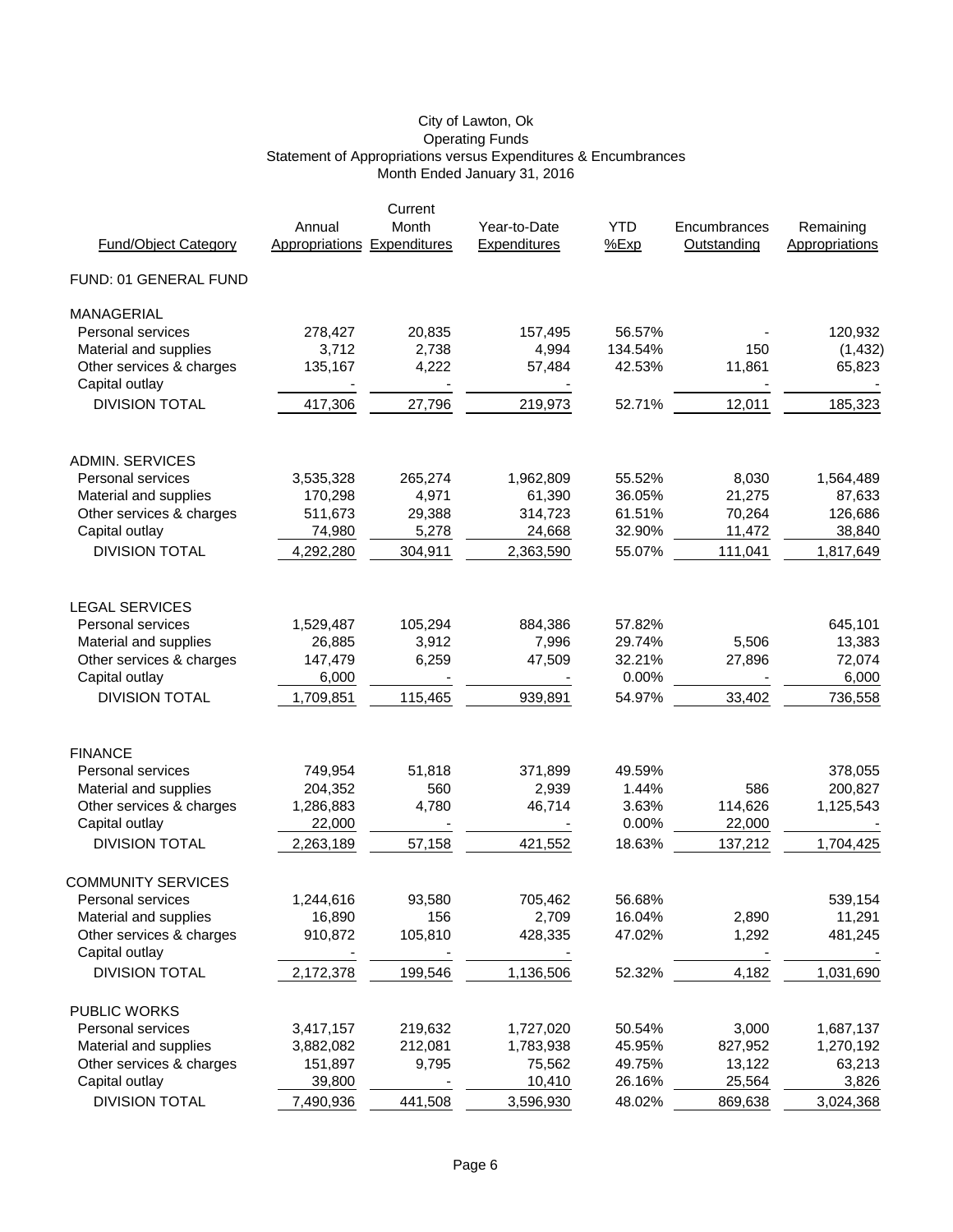|                                                |                          | Current                  |                              |                    |                             |                             |
|------------------------------------------------|--------------------------|--------------------------|------------------------------|--------------------|-----------------------------|-----------------------------|
| <b>Fund/Object Category</b>                    | Annual<br>Appropriations | Month<br>Expenditures    | Year-to-Date<br>Expenditures | <b>YTD</b><br>%Exp | Encumbrances<br>Outstanding | Remaining<br>Appropriations |
|                                                |                          |                          |                              |                    |                             |                             |
| FUND: 01 GENERAL FUND                          |                          |                          |                              |                    |                             |                             |
| <b>ENGINEERING</b>                             |                          |                          |                              |                    |                             |                             |
| Personal services                              | 889,955                  | 94.189                   | 592,961                      | 66.63%             |                             | 296,994                     |
| Material and supplies                          | 41,350                   |                          | 13,583                       | 32.85%             | 2,825                       | 24,942                      |
| Other services & charges                       | 545,379                  | 2,421                    | 16,401                       | 3.01%              | 10,426                      | 518,552                     |
| Capital outlay<br><b>DIVISION TOTAL</b>        | 1,476,684                | 96,610                   | 622,945                      | 42.19%             | 13,251                      | 840,488                     |
| FUND: 01 GENERAL FUND                          |                          |                          |                              |                    |                             |                             |
|                                                |                          |                          |                              |                    |                             |                             |
| <b>PARKS &amp; RECREATION</b>                  |                          |                          |                              |                    |                             |                             |
| Personal services<br>Material and supplies     | 2,752,373<br>543,404     | 182,109<br>39,728        | 1,441,105<br>265,289         | 52.36%<br>48.82%   | 55,549<br>59,950            | 1,255,719<br>218,165        |
| Other services & charges                       | 1,712,092                | 126,361                  | 731,309                      | 42.71%             | 296,270                     | 684,513                     |
| Capital outlay                                 | 21,557                   |                          |                              | 0.00%              | 8,704                       | 12,853                      |
| <b>DIVISION TOTAL</b>                          | 5,029,426                | 348,198                  | 2,437,703                    | 48.47%             | 420,473                     | 2,171,250                   |
|                                                |                          |                          |                              |                    |                             |                             |
| <b>POLICE</b>                                  |                          |                          |                              |                    |                             |                             |
| Personal services                              | 16,155,995               | 1,446,804                | 8,610,569                    | 53.30%             |                             | 7,545,426                   |
| Material and supplies                          | 614,600                  | 19,080                   | 251,487                      | 40.92%             | 130,520                     | 232,593                     |
| Other services & charges<br>Capital outlay     | 1,444,188<br>102,034     | 23,816                   | 248,903<br>19,519            | 17.23%<br>19.13%   | 138,056                     | 1,057,229<br>82,515         |
| <b>DIVISION TOTAL</b>                          | 18,316,817               | 1,489,700                | 9,130,478                    | 49.85%             | 268,576                     | 8,917,763                   |
|                                                |                          |                          |                              |                    |                             |                             |
| <b>FIRE SERVICES</b>                           |                          |                          |                              |                    |                             |                             |
| Personal services                              | 11,691,651               | 831,766                  | 6,276,158                    | 53.68%             |                             | 5,415,493                   |
| Material and supplies                          | 276,911                  | 18,288                   | 89,535                       | 32.33%             | 44,097                      | 143,279                     |
| Other services & charges                       | 171,523                  | 6,983                    | 62,521                       | 36.45%             | 11,323                      | 97,679                      |
| Capital outlay                                 | 227,594                  | 23,603                   | 56,640                       | 24.89%             |                             | 170,954                     |
| <b>DIVISION TOTAL</b>                          | 12,367,679               | 880,640                  | 6,484,854                    | 52.43%             | 55,420                      | 5,827,405                   |
|                                                |                          |                          |                              |                    |                             |                             |
| TOTAL FOR FUND: 01                             |                          |                          |                              |                    |                             |                             |
| <b>GENERAL FUND</b>                            | 55,536,546               | 3,961,532                | 27,354,422                   | 49.25%             | 1,925,206                   | 26,256,918                  |
| FUND 51: STORM WATER MITIGATION                |                          |                          |                              |                    |                             |                             |
| STORM WATER MITIGATION                         |                          |                          |                              |                    |                             |                             |
| Personal services                              | 376,759                  | 28,783                   | 220,205                      | 58.45%             |                             | 156,554                     |
| Material and supplies                          | 14,005                   | 733                      | 3,882                        | 27.72%             | 3,408                       | 6,715                       |
| Other services & charges                       | 29,000                   | 699                      | 9,110                        | 31.41%             | 3,072                       | 16,818                      |
| Capital outlay                                 |                          |                          |                              |                    |                             |                             |
| <b>DIVISION TOTAL</b>                          | 419,764                  | 30,215                   | 233,197                      | 55.55%             | 6,480                       | 180,087                     |
| FUND 14: HOTEL MOTEL TAX<br><b>HOTEL MOTEL</b> |                          |                          |                              |                    |                             |                             |
| Personal services                              |                          |                          |                              | 0.00%              |                             |                             |
| Material and supplies                          |                          |                          |                              | 0.00%              |                             |                             |
| Other services & charges                       | 1,340,814                | 69,656                   | 546,408                      | 40.75%             | 641,918                     | 152,488                     |
| Capital outlay                                 |                          | $\overline{\phantom{a}}$ | $\blacksquare$               | 0.00%              |                             |                             |
| <b>DIVISION TOTAL</b>                          | 1,340,814                | 69,656                   | 546,408                      | 40.75%             | 641,918                     | 152,488                     |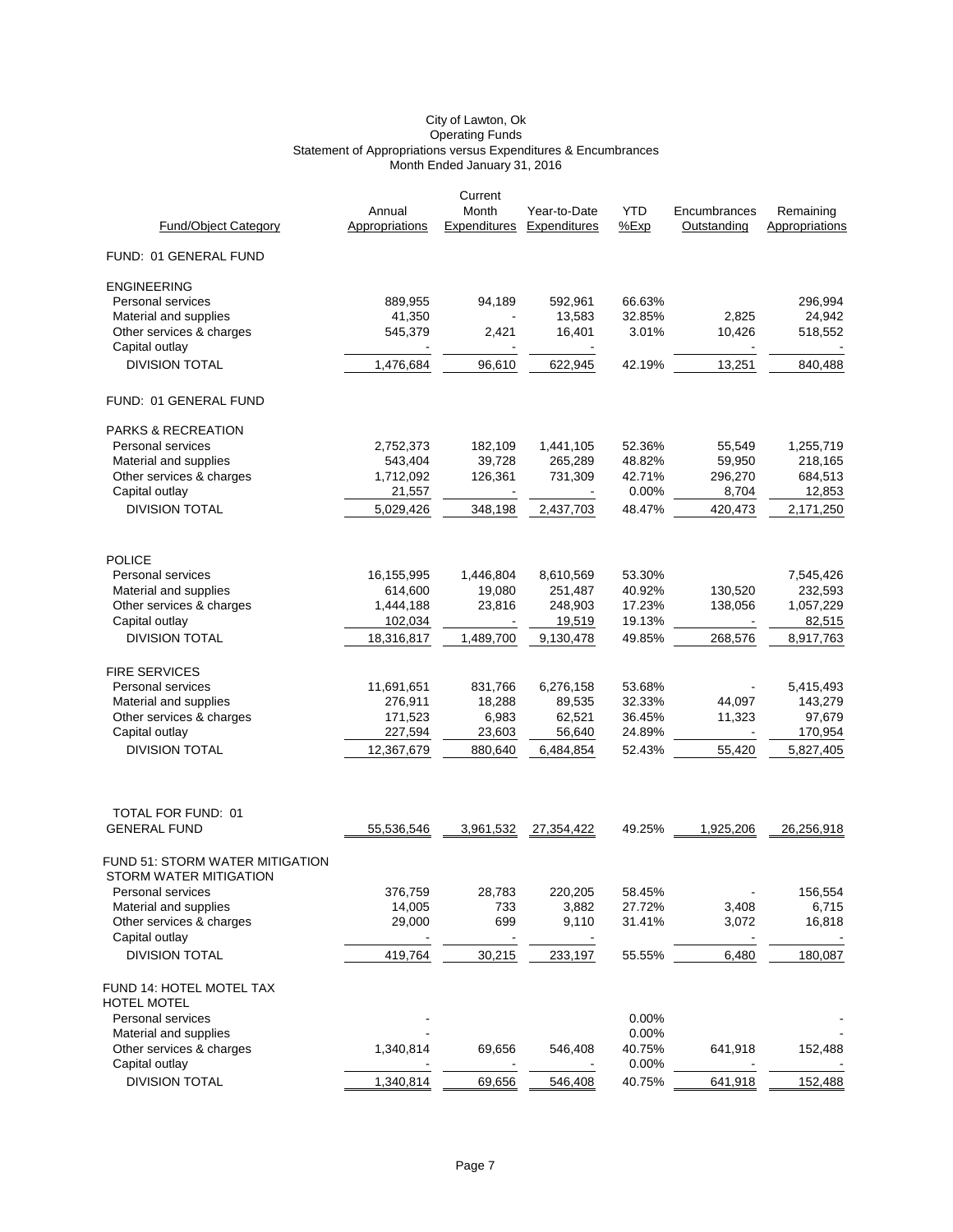#### Operating Funds Statement of Appropriations versus Expenditures & Encumbrances Month Ended January 31, 2016 City of Lawton, Ok

|                              |                | Current      |                     |            |              |                |
|------------------------------|----------------|--------------|---------------------|------------|--------------|----------------|
|                              | Annual         | Month        | Year-to-Date        | <b>YTD</b> | Encumbrances | Remaining      |
| <b>Fund/Object Category</b>  | Appropriations | Expenditures | <b>Expenditures</b> | %Exp       | Outstanding  | Appropriations |
| FUND:03 LAKES                |                |              |                     |            |              |                |
| PARKS & RECREATION           |                |              |                     |            |              |                |
| Personal services            | 350,118        | 27,666       | 188,724             | 53.90%     |              | 161,394        |
| Material and supplies        | 46,445         | 1,214        | 12,430              | 26.76%     | 10,735       | 23,280         |
| Other services & charges     | 116,713        | 4,717        | 60,100              | 51.49%     | 19,201       | 37,412         |
| Capital outlay               | 18,770         |              |                     |            | 7,400        | 11,370         |
| <b>DIVISION TOTAL</b>        | 532,046        | 33,597       | 261,254             | 49.10%     | 37,336       | 233,456        |
| <b>FUND:55 FINANCE</b>       |                |              |                     |            |              |                |
| <b>WAURIKA FUND</b>          |                |              |                     |            |              |                |
| Personal services            |                |              |                     | 0.00%      |              |                |
| Material and supplies        |                |              |                     | 0.00%      |              |                |
| Other services & charges     | 3,325,494      | 253,297      | 2,311,314           | 69.50%     |              | 1,014,180      |
| Capital outlay               |                |              |                     | 0.00%      |              |                |
| <b>DIVISION TOTAL</b>        | 3,325,494      | 253,297      | 2,311,314           | 69.50%     |              | 1,014,180      |
| FUND:06 C D BLOCK GRANT FUND |                |              |                     |            |              |                |
| <b>FINANCE</b>               |                |              |                     |            |              |                |
| Personal services            | 8,000          |              | 8,000               | 100.00%    |              |                |
| Material and supplies        |                |              |                     | 0.00%      |              |                |
| Other services & charges     |                |              |                     | 0.00%      |              |                |
| Capital outlay               |                |              |                     | 0.00%      |              |                |
| <b>DIVISION TOTAL</b>        | 8,000          |              | 8,000               | 100.00%    |              |                |
| <b>COMMUNITY DEVELOPMENT</b> |                |              |                     |            |              |                |
| Personal services            | 257,790        | 9,500        | 131,285             | 50.93%     |              | 126,505        |
| Material and supplies        | 5,518          | 13           | 804                 | 14.57%     | 800          | 3,914          |
| Other services & charges     | 373,191        | 32,842       | 131,045             | 35.11%     | 50,653       | 191,493        |
| Capital outlay               |                |              |                     | 0.00%      |              |                |
| <b>DIVISION TOTAL</b>        | 636,499        | 42,355       | 263,134             | 41.34%     | 51,453       | 321,912        |
| TOTAL FOR FUND: 06           |                |              |                     |            |              |                |
| C D BLOCK GRANT FUND         | 644,499        | 42,355       | 271,134             | 42.07%     | 51,453       | 321,912        |
| FUND:09 HOME INVESTMENT FUND |                |              |                     |            |              |                |
| <b>COMMUNITY DEVELOPMENT</b> |                |              |                     |            |              |                |
| Personal services            | 38,760         | 2,975        | 21,749              | 56.11%     |              | 17,011         |
| Material and supplies        |                |              |                     | 0.00%      |              |                |
| Other services & charges     | 253,405        | 9,192        | 33,369              | 13.17%     | 101,094      | 118,942        |
| Capital outlay               |                |              |                     | 0.00%      |              |                |
| <b>DIVISION TOTAL</b>        | 292,165        | 12,167       | 55,118              | 18.87%     | 101,094      | 135,953        |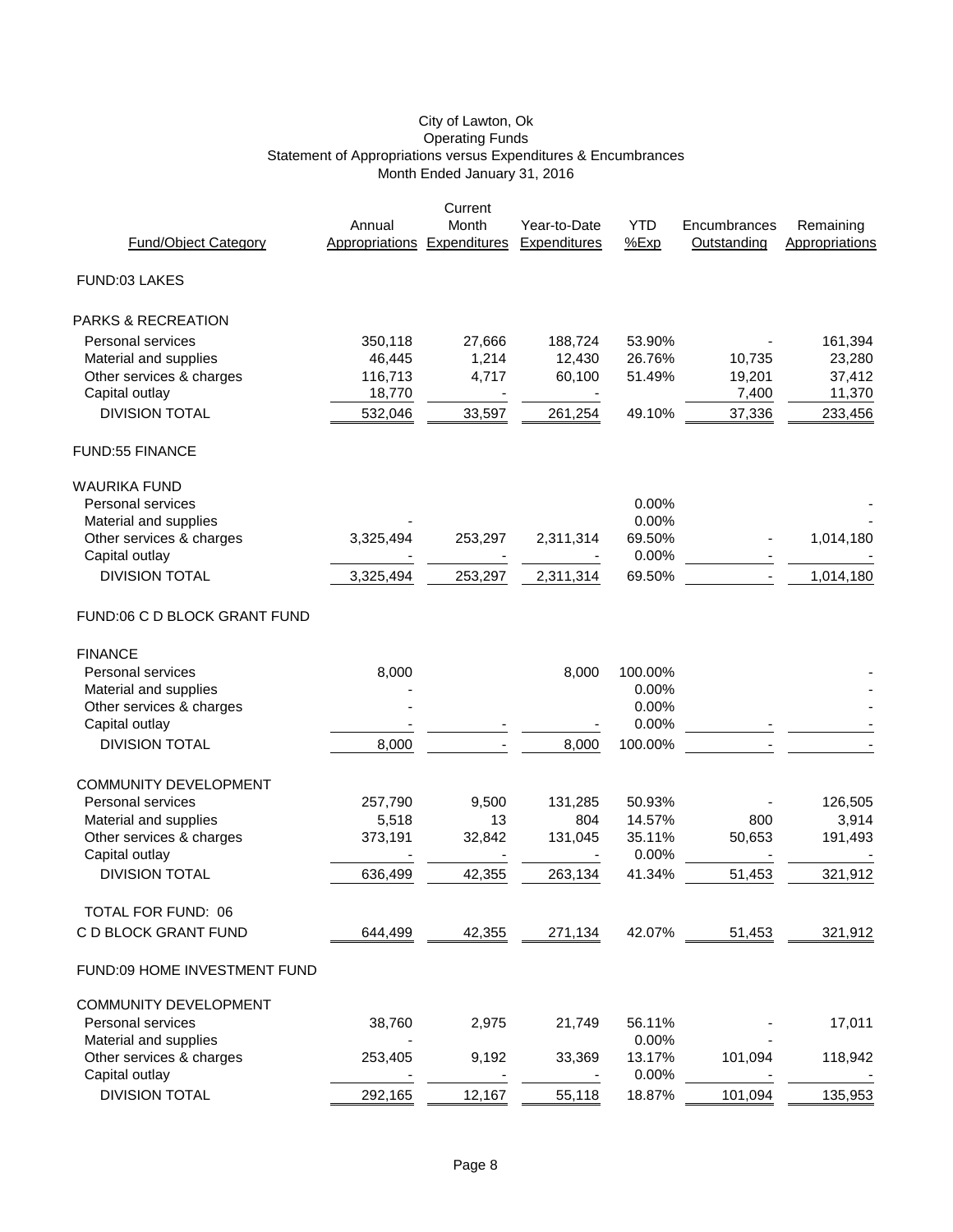| Annual    | Month                                                                                                                                                                                                                                                                         | Year-to-Date                                                                                                                                                                                                                    | <b>YTD</b>                                                                                                                                                                         | Encumbrances                                                                                                                                                                                           | Remaining                                                                                                                                      |
|-----------|-------------------------------------------------------------------------------------------------------------------------------------------------------------------------------------------------------------------------------------------------------------------------------|---------------------------------------------------------------------------------------------------------------------------------------------------------------------------------------------------------------------------------|------------------------------------------------------------------------------------------------------------------------------------------------------------------------------------|--------------------------------------------------------------------------------------------------------------------------------------------------------------------------------------------------------|------------------------------------------------------------------------------------------------------------------------------------------------|
|           |                                                                                                                                                                                                                                                                               |                                                                                                                                                                                                                                 |                                                                                                                                                                                    |                                                                                                                                                                                                        | Appropriations                                                                                                                                 |
|           |                                                                                                                                                                                                                                                                               |                                                                                                                                                                                                                                 |                                                                                                                                                                                    |                                                                                                                                                                                                        |                                                                                                                                                |
|           |                                                                                                                                                                                                                                                                               |                                                                                                                                                                                                                                 |                                                                                                                                                                                    |                                                                                                                                                                                                        |                                                                                                                                                |
|           |                                                                                                                                                                                                                                                                               |                                                                                                                                                                                                                                 |                                                                                                                                                                                    |                                                                                                                                                                                                        | 445,585                                                                                                                                        |
|           |                                                                                                                                                                                                                                                                               |                                                                                                                                                                                                                                 |                                                                                                                                                                                    |                                                                                                                                                                                                        | 144,886                                                                                                                                        |
|           |                                                                                                                                                                                                                                                                               |                                                                                                                                                                                                                                 |                                                                                                                                                                                    |                                                                                                                                                                                                        | 72,804                                                                                                                                         |
|           |                                                                                                                                                                                                                                                                               |                                                                                                                                                                                                                                 |                                                                                                                                                                                    |                                                                                                                                                                                                        | 55,005                                                                                                                                         |
|           |                                                                                                                                                                                                                                                                               |                                                                                                                                                                                                                                 |                                                                                                                                                                                    |                                                                                                                                                                                                        | 718,280                                                                                                                                        |
|           |                                                                                                                                                                                                                                                                               |                                                                                                                                                                                                                                 |                                                                                                                                                                                    |                                                                                                                                                                                                        |                                                                                                                                                |
|           |                                                                                                                                                                                                                                                                               |                                                                                                                                                                                                                                 |                                                                                                                                                                                    |                                                                                                                                                                                                        | 863,464                                                                                                                                        |
|           |                                                                                                                                                                                                                                                                               |                                                                                                                                                                                                                                 |                                                                                                                                                                                    |                                                                                                                                                                                                        | 2,319,863                                                                                                                                      |
|           |                                                                                                                                                                                                                                                                               |                                                                                                                                                                                                                                 |                                                                                                                                                                                    |                                                                                                                                                                                                        | 449,875                                                                                                                                        |
|           |                                                                                                                                                                                                                                                                               |                                                                                                                                                                                                                                 |                                                                                                                                                                                    |                                                                                                                                                                                                        | 118,310                                                                                                                                        |
|           |                                                                                                                                                                                                                                                                               |                                                                                                                                                                                                                                 |                                                                                                                                                                                    |                                                                                                                                                                                                        | 3,751,512                                                                                                                                      |
|           |                                                                                                                                                                                                                                                                               |                                                                                                                                                                                                                                 |                                                                                                                                                                                    |                                                                                                                                                                                                        |                                                                                                                                                |
| 2,741,024 | 1,188,218                                                                                                                                                                                                                                                                     | 2,288,111                                                                                                                                                                                                                       | 83.48%                                                                                                                                                                             | 40,062                                                                                                                                                                                                 | 412,851                                                                                                                                        |
| 2,741,024 | 1,188,218                                                                                                                                                                                                                                                                     | 2,288,111                                                                                                                                                                                                                       |                                                                                                                                                                                    | 40,062                                                                                                                                                                                                 | 412,851                                                                                                                                        |
|           |                                                                                                                                                                                                                                                                               |                                                                                                                                                                                                                                 |                                                                                                                                                                                    |                                                                                                                                                                                                        |                                                                                                                                                |
|           |                                                                                                                                                                                                                                                                               |                                                                                                                                                                                                                                 |                                                                                                                                                                                    |                                                                                                                                                                                                        |                                                                                                                                                |
|           |                                                                                                                                                                                                                                                                               |                                                                                                                                                                                                                                 |                                                                                                                                                                                    |                                                                                                                                                                                                        |                                                                                                                                                |
|           |                                                                                                                                                                                                                                                                               |                                                                                                                                                                                                                                 |                                                                                                                                                                                    |                                                                                                                                                                                                        | 3,107                                                                                                                                          |
|           |                                                                                                                                                                                                                                                                               |                                                                                                                                                                                                                                 |                                                                                                                                                                                    |                                                                                                                                                                                                        | 18,982                                                                                                                                         |
|           |                                                                                                                                                                                                                                                                               |                                                                                                                                                                                                                                 |                                                                                                                                                                                    |                                                                                                                                                                                                        | 15,687                                                                                                                                         |
|           |                                                                                                                                                                                                                                                                               |                                                                                                                                                                                                                                 |                                                                                                                                                                                    |                                                                                                                                                                                                        | 37,776                                                                                                                                         |
|           |                                                                                                                                                                                                                                                                               |                                                                                                                                                                                                                                 |                                                                                                                                                                                    |                                                                                                                                                                                                        |                                                                                                                                                |
|           |                                                                                                                                                                                                                                                                               |                                                                                                                                                                                                                                 |                                                                                                                                                                                    |                                                                                                                                                                                                        |                                                                                                                                                |
|           |                                                                                                                                                                                                                                                                               |                                                                                                                                                                                                                                 | 0.00%                                                                                                                                                                              |                                                                                                                                                                                                        |                                                                                                                                                |
|           |                                                                                                                                                                                                                                                                               |                                                                                                                                                                                                                                 |                                                                                                                                                                                    |                                                                                                                                                                                                        |                                                                                                                                                |
|           |                                                                                                                                                                                                                                                                               |                                                                                                                                                                                                                                 |                                                                                                                                                                                    |                                                                                                                                                                                                        | 85,085                                                                                                                                         |
|           |                                                                                                                                                                                                                                                                               |                                                                                                                                                                                                                                 |                                                                                                                                                                                    |                                                                                                                                                                                                        |                                                                                                                                                |
|           |                                                                                                                                                                                                                                                                               |                                                                                                                                                                                                                                 |                                                                                                                                                                                    |                                                                                                                                                                                                        | 85,085                                                                                                                                         |
|           |                                                                                                                                                                                                                                                                               |                                                                                                                                                                                                                                 |                                                                                                                                                                                    |                                                                                                                                                                                                        |                                                                                                                                                |
|           |                                                                                                                                                                                                                                                                               |                                                                                                                                                                                                                                 |                                                                                                                                                                                    |                                                                                                                                                                                                        |                                                                                                                                                |
| 45,000    |                                                                                                                                                                                                                                                                               |                                                                                                                                                                                                                                 | 0.00%                                                                                                                                                                              |                                                                                                                                                                                                        | 45,000                                                                                                                                         |
| 45,000    |                                                                                                                                                                                                                                                                               |                                                                                                                                                                                                                                 |                                                                                                                                                                                    |                                                                                                                                                                                                        | 45,000                                                                                                                                         |
|           | <b>FUND:49 INFORMATION TECHNOLOGY</b><br>1,013,457<br>208,367<br>152,715<br>55,005<br>1,429,544<br>1,922,449<br>3,830,900<br>684,550<br>603,593<br>7,041,492<br>35,500<br>29,800<br>55,000<br>120,300<br><b>FUND:79 POLICE &amp; FIRE TRAINING FUND</b><br>157,722<br>157,722 | Current<br>Appropriations<br>Expenditures<br>75,694<br>2,863<br>2,835<br>81,392<br>142,112<br>193,390<br>29,427<br>57,940<br>422,869<br>FUND:18, 42,& 23 ANIMAL LIC, SPAY, DONATE FUND<br>417<br>831<br>1,248<br>5,156<br>5,156 | <b>Expenditures</b><br>567,872<br>47,915<br>22,429<br>638,216<br>1,027,814<br>787,662<br>145,842<br>427,887<br>2,389,205<br>32,393<br>7,014<br>1,329<br>40,736<br>41,813<br>41,813 | %Exp<br>56.03%<br>23.00%<br>14.69%<br>0.00%<br>44.64%<br>53.46%<br>20.56%<br>21.30%<br>70.89%<br>33.93%<br>0.00%<br>91.25%<br>23.54%<br>0.00%<br>33.86%<br>0.00%<br>26.51%<br>0.00%<br>26.51%<br>0.00% | Outstanding<br>15,566<br>57,482<br>73,048<br>31,171<br>723,375<br>88,833<br>57,396<br>900.775<br>3,804<br>37,984<br>41,788<br>30,824<br>30,824 |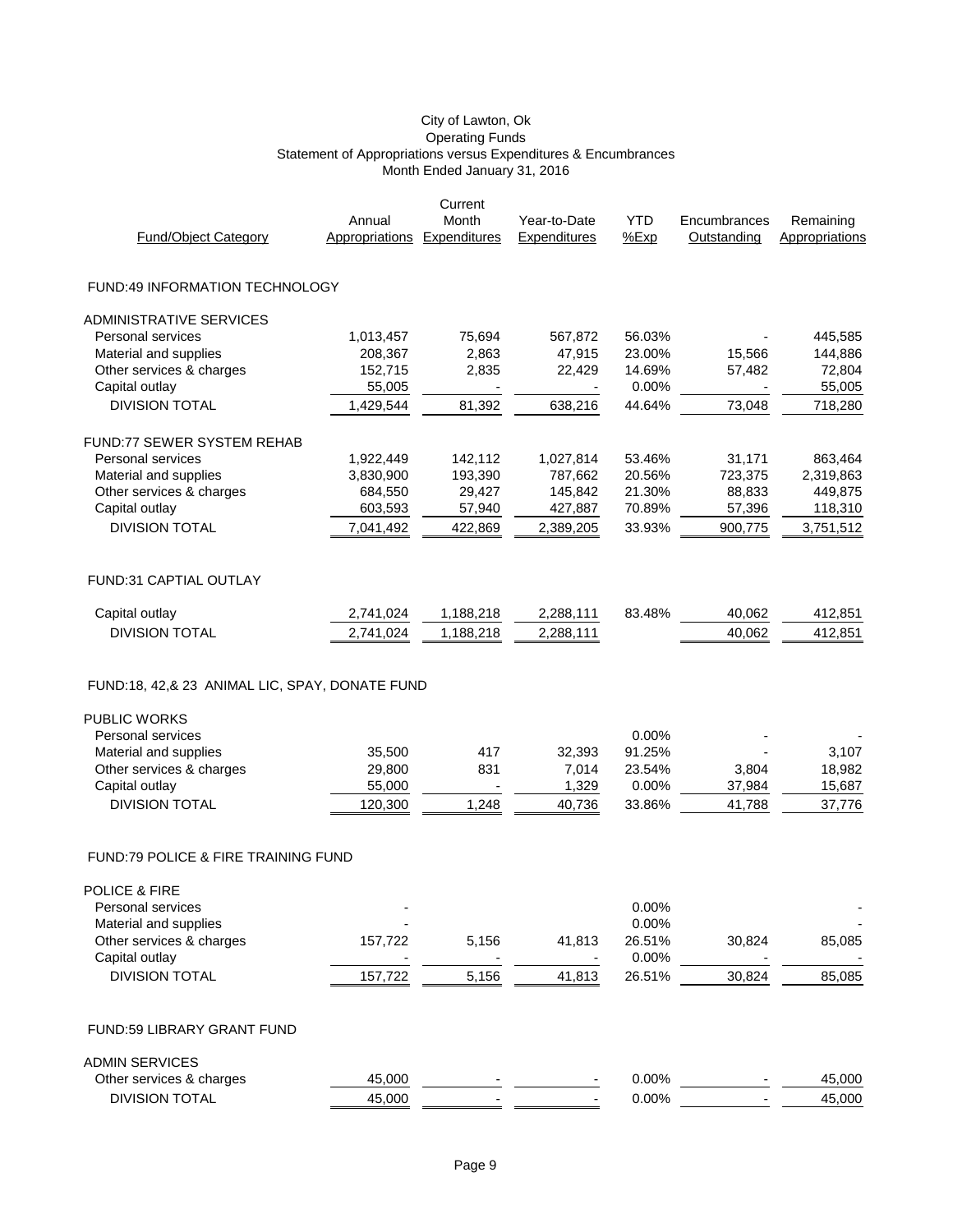|                             |                          | Current                  |                              |                    |                             |                             |
|-----------------------------|--------------------------|--------------------------|------------------------------|--------------------|-----------------------------|-----------------------------|
| <b>Fund/Object Category</b> | Annual<br>Appropriations | Month<br>Expenditures    | Year-to-Date<br>Expenditures | <b>YTD</b><br>%Exp | Encumbrances<br>Outstanding | Remaining<br>Appropriations |
|                             |                          |                          |                              |                    |                             |                             |
| FUND: 50 ENTERPRISE FUND    |                          |                          |                              |                    |                             |                             |
| <b>FINANCE</b>              |                          |                          |                              |                    |                             |                             |
| Personal services           | 881,651                  | 62,584                   | 500,749                      | 56.80%             |                             | 380,902                     |
| Material and supplies       | 135,935                  | 4,483                    | 72,755                       | 53.52%             | 10,206                      | 52,974                      |
| Other services & charges    | 167,529                  | 14,184                   | 77,730                       | 46.40%             | 12,974                      | 76,825                      |
| Capital outlay              |                          | 1,160                    | 1,160                        |                    |                             | (1, 160)                    |
| <b>DIVISION TOTAL</b>       | 1,185,115                | 82,411                   | 652,394                      | 55.05%             | 23,180                      | 509,541                     |
| <b>PUBLIC WORKS</b>         |                          |                          |                              |                    |                             |                             |
| Personal services           | 2,398,935                | 153,020                  | 1,115,579                    | 46.50%             | 551                         | 1,282,805                   |
| Material and supplies       | 157,606                  | 1,700                    | 56,106                       | 35.60%             | 43,351                      | 58,149                      |
| Other services & charges    | 212,102                  | 1,218                    | 36,265                       | 17.10%             | 20,131                      | 155,706                     |
| Capital outlay              |                          |                          |                              |                    |                             |                             |
| <b>DIVISION TOTAL</b>       | 2,768,643                | 155,938                  | 1,207,950                    | 43.63%             | 64,033                      | 1,496,660                   |
|                             |                          |                          |                              |                    |                             |                             |
| WATER & WASTEWATER          |                          |                          |                              |                    |                             |                             |
| Personal services           | 4,064,922                | 308,728                  | 2,214,251                    | 54.47%             | 2,609                       | 1,848,062                   |
| Material and supplies       | 3,239,927                | 246,700                  | 1,555,698                    | 48.02%             | 629,009                     | 1,055,220                   |
| Other services & charges    | 1,542,921                | 95,424                   | 678,388                      | 43.97%             | 297,418                     | 567,115                     |
| Capital outlay              | 17,077                   | $\overline{\phantom{a}}$ |                              | 0.00%              |                             | 17,077                      |
| <b>DIVISION TOTAL</b>       | 8,864,847                | 650,852                  | 4,448,337                    | 50.18%             | 929,036                     | 3,487,474                   |
| <b>ENGINEERING</b>          |                          |                          |                              |                    |                             |                             |
| Personal services           | 801,690                  | 59,912                   | 446,845                      | 55.74%             |                             | 354,845                     |
| Material and supplies       | 96,275                   | 11,735                   | 41,595                       | 43.20%             | 35,257                      | 19,423                      |
| Other services & charges    | 32,697                   | 3,681                    | 17,229                       | 52.69%             | 5,789                       | 9,679                       |
| Capital outlay              |                          |                          |                              |                    |                             |                             |
| <b>DIVISION TOTAL</b>       | 930,662                  | 75,328                   | 505,669                      | 54.33%             | 41,046                      | 383,947                     |
| TOTAL FOR FUND: 50          |                          |                          |                              |                    |                             |                             |
| <b>ENTERPRISE FUND</b>      | 13,749,267               | 964,529                  | 6,814,350                    | 49.56%             | 1,057,295                   | 5,877,622                   |
|                             |                          |                          |                              |                    |                             |                             |
| FUND: 57 R.S.V.P.           |                          |                          |                              |                    |                             |                             |
| PARKS & RECREATION          |                          |                          |                              |                    |                             |                             |
| Personal services           | 64,320                   | 3,773                    | 27,934                       | 43.43%             |                             | 36,386                      |
| Material and supplies       | 2,225                    |                          |                              | 0.00%              | 629                         | 1,596                       |
| Other services & charges    | 18,339                   | 1,794                    | 8,461                        | 46.14%             | 160                         | 9,718                       |
| Capital outlay              |                          |                          |                              | 0.00%              |                             |                             |
| <b>DIVISION TOTAL</b>       | 84,884                   | 5,567                    | 36,395                       | 42.88%             | 789                         | 47,700                      |
| FUND:75 EMERGENCY COMM      |                          |                          |                              |                    |                             |                             |
| <b>POLICE</b>               |                          |                          |                              |                    |                             |                             |
| Personal services           | 1,785,135                | 131,967                  | 951,345                      | 53.29%             | 890                         | 832,900                     |
| Material and supplies       | 124,100                  | 2,775                    | 55,833                       | 44.99%             | 20,288                      | 47,979                      |
| Other services & charges    | 486,434                  | 30,660                   | 239,049                      | 49.14%             | 78,689                      | 168,696                     |
| Capital outlay              | 122,800                  |                          |                              | 0.00%              | 45,500                      | 77,300                      |
| <b>DIVISION TOTAL</b>       | 2,518,469                | 165,402                  | 1,246,227                    | 49.48%             | 145,367                     | 1,126,875                   |